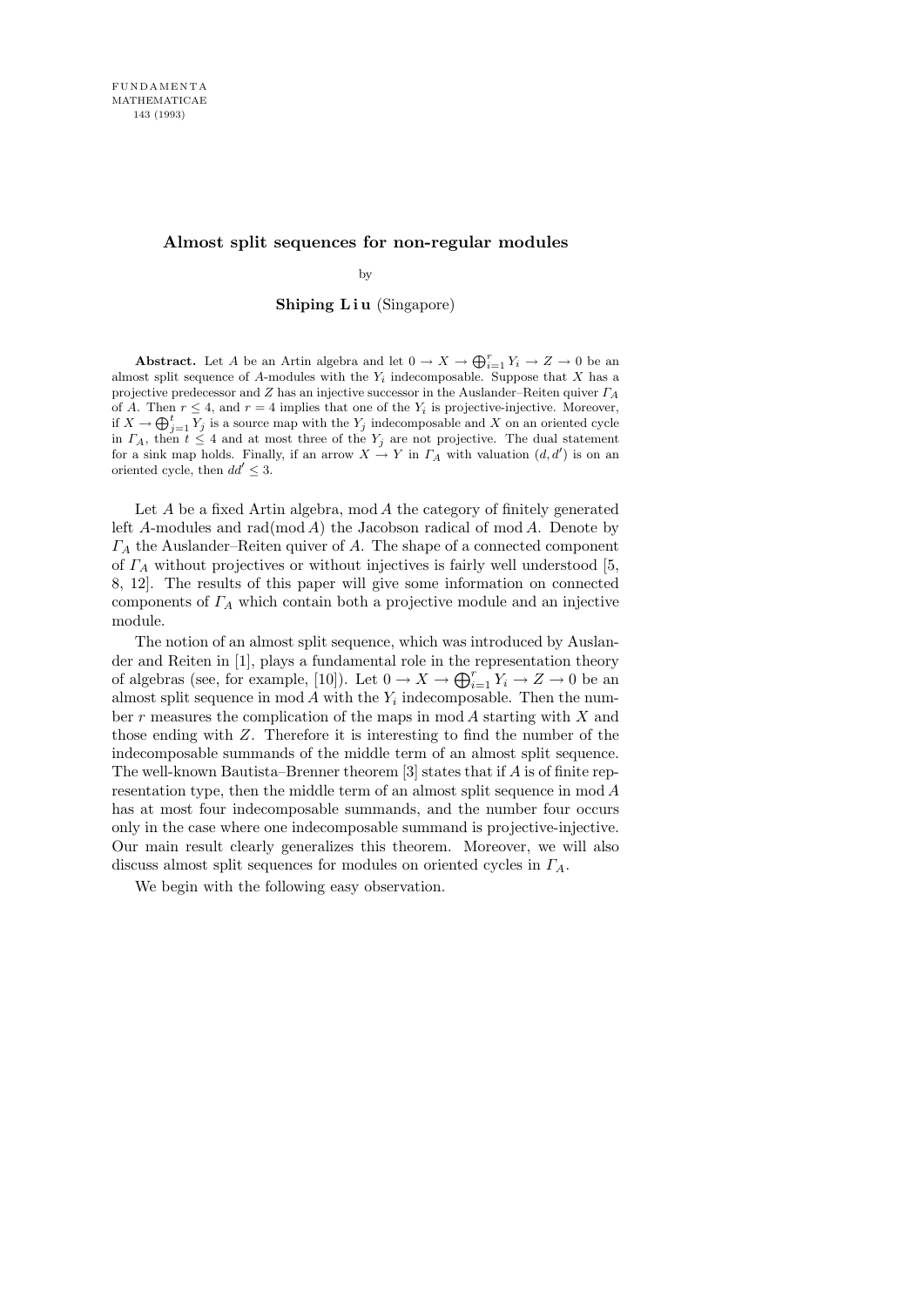LEMMA 1. Let  $g: Y \to Z$  be an irreducible epimorphism with Z indecomposable, and let

$$
Z_n \to Z_{n-1} \to \ldots \to Z_1 \to Z_0 = Z
$$

be a sectional path in  $\Gamma_A$  with  $n \geq 1$ . If there is an irreducible map from  $Y \oplus Z_1$  to Z, then  $Z_i$  is not projective for  $0 \leq i \leq n$  and there is an irreducible epimorphism  $g_i : D \text{ Tr } Z_i \to Z_{i+1}$  for  $0 \leq i < n$ .

Proof. The lemma follows from the easy facts that if

$$
0 \to X \xrightarrow{(f, f')} Y \oplus Y' \xrightarrow{\binom{g}{g'}} Z \to 0
$$

is an exact sequence, then  $g$  is epic if and only if  $f'$  is epic, and that if  $p : M \to N$  is an epimorphism, then so is the co-restriction of p to a summand of N.

We have the following immediate consequence.

Corollary 2. Let

$$
0 \to X \stackrel{f}{\longrightarrow} \bigoplus_{i=1}^r Y_i \stackrel{g}{\longrightarrow} Z \to 0
$$

be an almost split sequence with the  $Y_i$  indecomposable. If the co-restriction of f to  $Y_i$  is epic for  $1 \leq i \leq r$ , then any sectional path in  $\Gamma_A$  ending with Z contains no projective module.

P r o o f. Assume that the co-restriction of f to  $Y_i$  is epic for all  $1 \leq i \leq r$ . Let

$$
Z_n \to Z_{n-1} \to \ldots \to Z_1 \to Z_0 = Z
$$

be a sectional path in  $\Gamma_A$  with  $n > 0$ . Then  $Z_1 \cong Y_{i_0}$  for some  $1 \leq i_0 \leq r$ and  $Z_2 \not\cong X$  if  $n \geq 2$ . Now there is an irreducible epimorphism  $h : X \to Z_1$ by assumption. Hence  $Z_1$  is not projective, and if  $n > 1$ , then  $Z_i$  with  $2 \leq j \leq n$  is not projective by Lemma 1.

We quote the following lemma from [9].

LEMMA 3. Let  $p : M \to Y$  be a non-zero map with Y indecomposable, and let  $f: Y \to Z_1 \oplus Z_2$  be an irreducible map with  $Z_1, Z_2$  indecomposable. If  $pf = 0$ , then  $Y, Z_1, Z_2$  are not projective, moreover, there is a map q:  $M \to D \text{ Tr } Y$  in mod A, a map  $v : D \text{ Tr } Y \to Y$  in rad(mod A) and a source map

$$
(h_1, h_2, h): D \operatorname{Tr} Y \to D \operatorname{Tr} Z_1 \oplus D \operatorname{Tr} Z_2 \oplus U
$$

such that  $p = qv$  and  $qh = 0$ .

In the case where there is an irreducible epimorphism  $f: P \to Z$  with P indecomposable projective, Auslander and Reiten described in [1] the almost split sequence ending with Z. Thus the following fact is of interest.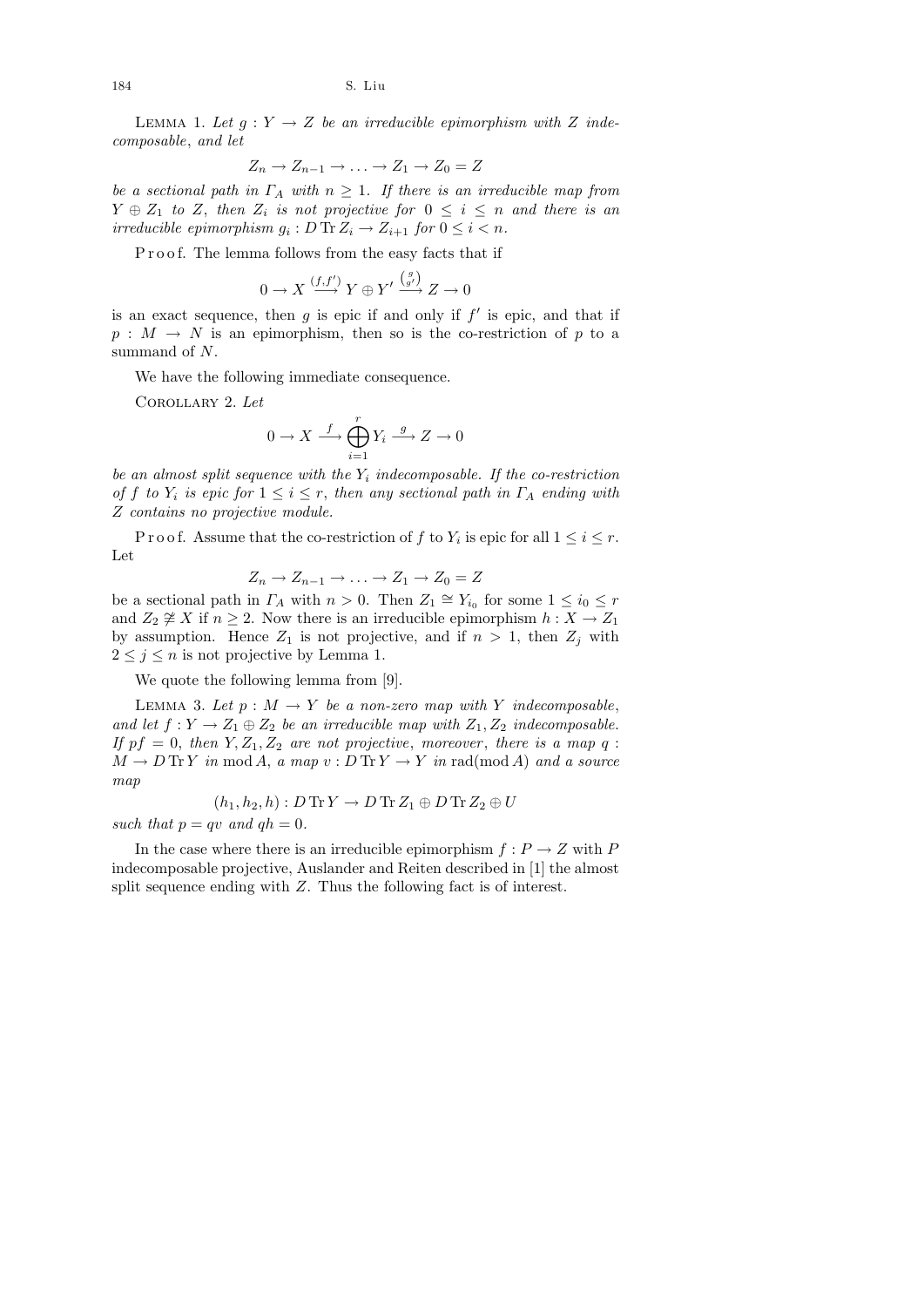COROLLARY 4. If  $f : P \rightarrow Z$  is an irreducible epimorphism with P indecomposable projective, then Z is indecomposable. Dually, if  $g: X \to I$ is an irreducible monomorphism with  $I$  indecomposable injective, then  $X$  is indecomposable.

P r o o f. Assume that  $f: P \to Z$  is an irreducible epimorphism. Let  $k: K \to P$  be the kernel of f; then clearly  $kf = 0$ . Thus Z is indecomposable by Lemma 3.

An indecomposable module  $X$  in mod  $A$  is said to be *left stable* if  $D \text{Tr}^{n} X \neq 0$  for all  $n \geq 0$ , and right stable if  $\text{Tr} D^{n} X \neq 0$  for all  $n \geq 0$ . Let  $_l\Gamma_A$  be the full subquiver of  $\Gamma_A$  generated by the left stable modules, and  $_r \Gamma_A$  the full subquiver generated by the right stable modules. We call the connected components of  $_l\Gamma_A$  left stable components of  $\Gamma_A$ , and those of  $r\Gamma_A$  right stable components of  $\Gamma_A$  [8].

For a module M in mod A, we denote by  $\ell(M)$  its composition length.

LEMMA 5. Let  $f: X \to \bigoplus_{i=1}^4 Y_i$  be an irreducible map with X indecomposable and the  $Y_i$  indecomposable non-projective. If f is epic or  $\ell(X) \geq \ell(\text{Tr }DX)$ , then

- (1) X has no projective predecessor in  $\Gamma_A$ ;
- (2)  $\ell(D \operatorname{Tr}^n X)$  monotone grows to infinity;
- (3) X is not on any oriented cycle in  $\Gamma_A$ .

P r o o f. Assume that f is epic or  $\ell(X) \geq \ell(\text{Tr }DX)$ . We claim that  $2\ell(X) \geq \sum_{i=1}^{4} \ell(Y_i).$ 

Indeed, this is clear if f is epic. Otherwise Tr  $DX \neq 0$  and  $\ell(X) \geq$  $\ell(\text{Tr }DX)$ . Hence  $2\ell(X) \geq \ell(X) + \ell(\text{Tr }DX) \geq \sum_{i=1}^{4} \ell(Y_i)$ .

Let  $h: D \text{Tr } X \to W$  be an irreducible map with W indecomposable. If  $W \not\cong D \operatorname{Tr} Y_i$  for all  $1 \leq i \leq 4$ , then

$$
\ell(D \operatorname{Tr} X) \ge \ell(W) + \sum_{i=1}^{4} \ell(D \operatorname{Tr} Y_i) - \ell(X)
$$
  
 
$$
\ge \ell(W) + \sum_{i=1}^{4} (\ell(X) - \ell(Y_i)) - \ell(X) > \ell(W).
$$

If  $W \cong D \operatorname{Tr} Y_i$  for some i, say  $W \cong D \operatorname{Tr} Y_1$ , then

$$
\ell(D \operatorname{Tr} X) \ge \sum_{i=1}^{4} \ell(D \operatorname{Tr} Y_i) - \ell(X)
$$
  
 
$$
\ge \ell(W) + \sum_{i=2}^{4} (\ell(X) - \ell(Y_i)) - \ell(X) \ge \ell(W).
$$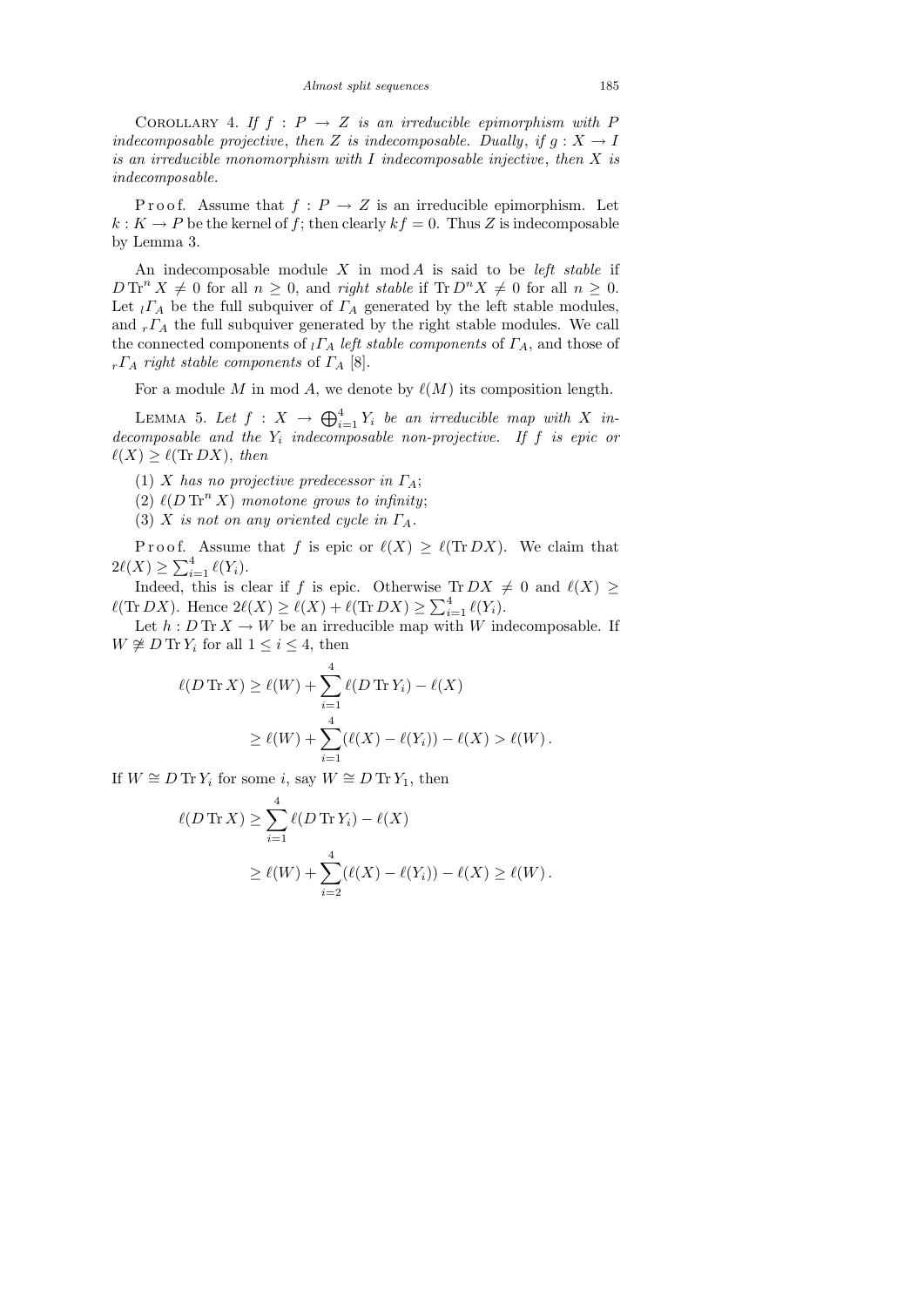Thus h is epic. By Corollary 2, any sectional path in  $\Gamma_A$  ending with X contains no projective module. Moreover, we have

$$
\ell(D \operatorname{Tr} X) \ge \sum_{i=1}^{4} \ell(D \operatorname{Tr} Y_i) - \ell(X)
$$
  
 
$$
\ge \sum_{i=1}^{4} (\ell(X) - \ell(Y_i)) - \ell(X) \ge \ell(X).
$$

By induction we have  $\ell(D \operatorname{Tr}^{n+1} X) \ge \ell(D \operatorname{Tr}^n X) > 0$  for all  $n \ge 0$ , and any sectional path in  $\Gamma_A$  ending with  $D \text{Tr}^n X$  contains no projective module. Thus X has no projective predecessor in  $\Gamma_A$ .

Since  $2\ell(X) \geq \sum_{i=1}^4 \ell(Y_i)$ , either  $\ell(X) \geq \ell(Y_1) + \ell(Y_2)$  or  $\ell(X) \geq \ell(Y_3)$ +  $\ell(Y_4)$ . Thus we may assume that the co-restriction  $g : X \to Y_1 \oplus Y_2$  of f is epic. Let  $k : K \to X$  be the kernel of g. By Lemma 3, there is a map  $k_1 : K \to D \text{Tr } X$  in mod A, a map  $v_1 : D \text{Tr } X \to X$  in rad(mod A) and an irreducible epimorphism  $g_1 : D \text{Tr} X \to D \text{Tr} Y_3 \oplus D \text{Tr} Y_4$  such that  $k = k_1v_1$  and  $k_1g_1 = 0$ . By induction, for all  $n > 0$ , there is a map  $k_n$ :  $K \to D \operatorname{Tr}^n X$  and a map  $v_n: D \operatorname{Tr}^n X \to D \operatorname{Tr}^{n-1} X$  in rad(mod A) such that  $k = k_n v_n \dots v_1$ . Hence  $\ell(D \operatorname{Tr}^n X)$  tends to infinity by the Harada–Sai lemma  $[6]$ . In particular, X is not D Tr-periodic.

Let  $\Gamma$  be the left stable component of  $\Gamma_A$  containing X. Then  $\Gamma$  contains no  $D$  Tr-periodic module since  $X$  is not. Note that all predecessors of  $X$  in  $\Gamma_A$  are left stable, hence in  $\Gamma$ . In particular, the  $D \text{Tr} Y_i$  are in  $\Gamma$ . So  $\Gamma$ contains no oriented cycle  $[8, (2.3)]$ . Thus X is not on any oriented cycle in  $\Gamma_A$ . The proof is complete.

We also need the following lemma.

LEMMA 6. Let  $X$  be an indecomposable module in  $mod A$  such that there is a sectional path from X to an injective module in  $\Gamma_A$ . Assume that  $f: X \to \bigoplus_{i=1}^r Y_i$  is a source map with the  $Y_i$  indecomposable. If  $r > 4$ or  $r = 4$  with all  $Y_i$  non-projective, then X has no projective predecessor and is not on any oriented cycle in  $\Gamma_A$ .

P r o o f. Let  $r \geq 4$ , and let

(\*) 
$$
X = X_0 \to X_1 \to \dots \to X_{t-1} \to X_t
$$

be a shortest sectional path in  $\Gamma_A$  with  $X_t$  injective. If  $t = 0$ , then X is injective. Therefore  $f$  is epic. Thus the lemma holds by Lemma 5.

Suppose now that  $t > 0$  and  $X_1 \cong Y_1$ . Then  $X_j$  is not injective for  $0 \leq j < t$ , and there is an irreducible epimorphism  $f_t: X_t \to \text{Tr } DX_{t-1}$ . By Lemma 1, there is an irreducible epimorphism  $f_1 : Y_1 \to \text{Tr } DX$ . It follows then that the co-restriction of f to  $\bigoplus_{i=2}^{r} Y_i$  is epic. If  $r > 4$ , then the lemma follows from Lemma 5. Assume that  $r = 4$  with all  $Y_i$  non-projective. Note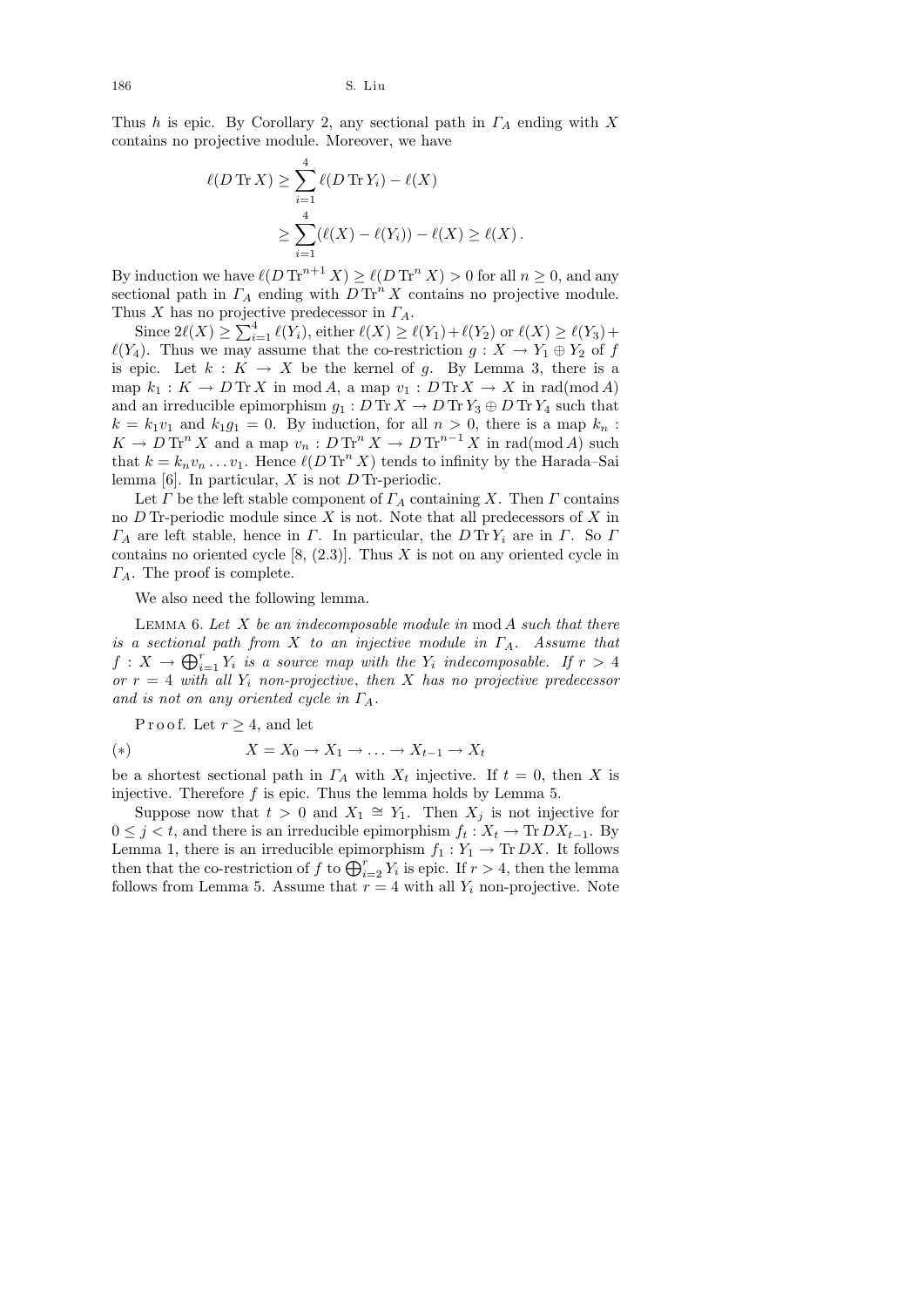that  $X$  is not projective by Corollary 4. By the dual of Lemma 5, we have  $\ell(D \text{Tr } X) \geq \ell(X)$  since X has an injective successor.

Let  $h: D \text{Tr } X \to \bigoplus_{j=1}^n W_j$  be a source map with the  $W_j$  indecomposable, and  $W_j = D \text{Tr} \overline{Y'_j}$  for  $1 \leq j \leq 4$ . Since the co-restriction of f to  $Y_3 \oplus Y_4$  is epic, by Lemma 3, the co-restriction of h to  $W_i$  with  $j \neq 3, 4$  is epic. Similarly considering separately the co-restrictions of f to  $Y_2 \oplus Y_4$  and  $Y_2 \oplus Y_3$  which are epic, we deduce that the co-restrictions of h to  $W_3, W_4$ are epic. Therefore any sectional path in  $\Gamma_A$  ending with X contains no projective module by Corollary 2. In particular,  $D \text{Tr} Y_i$  is not projective for  $1 \leq i \leq r$ . Hence  $D \text{Tr } X$  has no projective predecessor and is not on any oriented cycle in  $\Gamma_A$  by Lemma 5. Therefore X admits no projective predecessor in  $\Gamma_A$ . Moreover, X is not on any oriented cycle in  $\Gamma_A$  since  $D$  Tr  $X$  is not.

We are ready to get our main result.

THEOREM 7. Let A be an Artin algebra, and let

$$
0 \to X \xrightarrow{f} \bigoplus_{i=1}^r Y_i \xrightarrow{g} Z \to 0
$$

be an almost split sequence in  $mod A$  with the  $Y_i$  indecomposable. Assume that X has a projective predecessor and Z has an injective successor in  $\Gamma_A$ . Then  $r \leq 4$ , and  $r = 4$  implies that one of the  $Y_i$  is both projective and injective, whereas the others are neither.

Proof. Let  $r \geq 4$ . We consider the first case where  $\ell(Z) \geq \ell(X)$ . Then by the dual of Lemma 5, one of the  $Y_i$  is injective. By Lemma 6, we infer that  $r = 4$  and one of the  $Y_i$  is projective. It is now easy to see that one of the  $Y_i$  is both projective and injective, and the others are neither. A dual argument will show that the theorem holds in the case where  $\ell(X) \geq \ell(Z).$ 

 $R$  e m a r k. It is well-known that if  $A$  is of finite representation type, then any indecomposable module has a projective predecessor and an injective successor in  $\Gamma_A$ . Hence the above result generalizes the Bautista–Brenner theorem [3].

PROPOSITION 8. Let A be an Artin algebra, and let X be an indecom- $\bigoplus_{i=1}^r Y_i$  is a source map with the  $Y_i$  indecomposable then  $r \leq 4$ , and  $r = 4$ posable module in mod A which is on an oriented cycle in  $\Gamma_A$ . If  $f: X \to Y$ implies that one of the  $Y_i$  is projective. Dually, if  $g: \bigoplus_{j=1}^t Z_j \to X$  is a sink map with the  $Z_j$  indecomposable then  $t \leq 4$ , and  $t = 4$  implies that one of the  $Z_i$  is injective.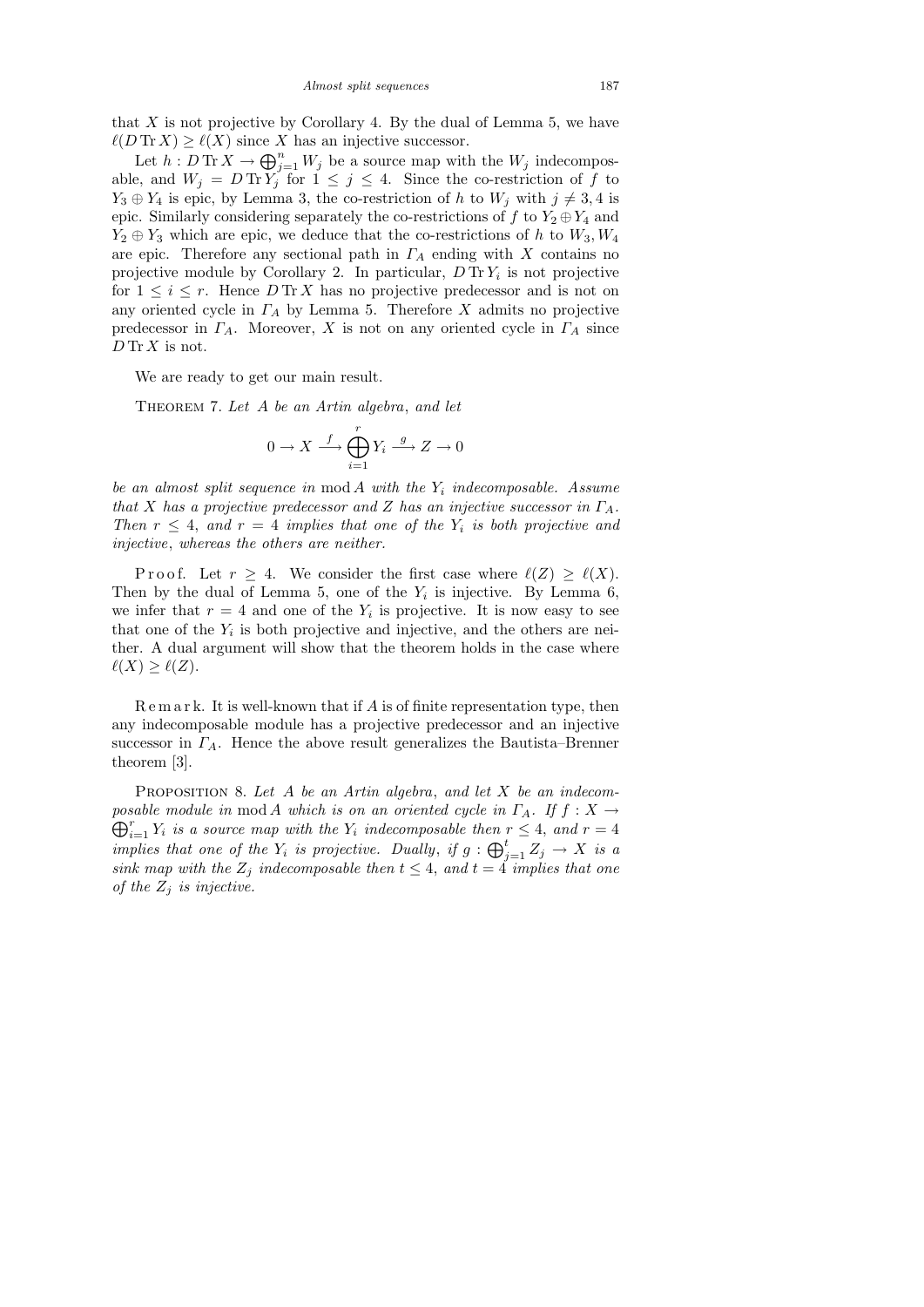Proof. Assume that  $f: X \to \bigoplus_{i=1}^r Y_i$  is a source map with the  $Y_i$ indecomposable and  $r \geq 4$ . Let

$$
X = X_0 \to X_1 \to \ldots \to X_{n-1} \to X_n = X
$$

be an oriented cycle in  $\Gamma_A$  with  $n \geq 2$ . If there is a sectional path from X to an injective module in  $\Gamma_A$ , then we are done by Lemma 6.

Assume now that there is no sectional path from  $X$  to an injective module in  $\Gamma_A$ . By a result of Bautista and Smalø [4], there is a minimal  $m \leq t$  such that  $X_m = \text{Tr } DX_{m-2}$ . Then  $X_j$  is not injective for all  $0 \leq j \leq m$ . Thus Tr DX is also on an oriented cycle in  $\Gamma_A$ . If  $\ell(\text{Tr }\,DX) > \ell(X)$  then, by the dual of Lemma 5, we infer that one of the  $Y_i$  is injective, which is a contradiction. Hence  $\ell(X) \geq \ell(\text{Tr }DX)$ . By Lemma 5, one of the  $Y_i$  is projective. Using now the dual of Lemma 6, we deduce that  $r = 4$ . The proof is complete.

Recall that if  $X \to Y$  is an arrow in  $\Gamma_A$ , then its valuation  $(d, d')$  is defined so that  $d'$  is the multiplicity of  $X$  in the domain of the sink map for Y and d is the multiplicity of Y in the codomain of the source map for  $X$ .

A path  $X_0 \to X_1 \to \ldots \to X_{n-1} \to X_n$  in  $\Gamma_A$  is said to be pre-sectional if  $D \text{Tr} X_{i+1} = X_{i-1}$  for some  $0 < i < n$  implies that the multiplicity of  $X_{i-1}$  in the domain of the sink map for  $X_i$  is greater than one [7].

LEMMA 9. Let  $X \to Y$  be an arrow in  $\Gamma_A$  with valuation  $(d, d')$ . Assume that both  $d$  and  $d'$  are greater than one. Then neither  $X$  nor  $Y$  is on an oriented cycle. Moreover, either  $Y$  has no projective predecessor or  $X$  has no injective successor in  $\Gamma_A$ .

P r o o f. Let  $f: X \to Y$  be an irreducible map. First assume that f is an epimorphism. Then Y is not projective. Let  $g: D \text{Tr} Y \to X \oplus X_1$  be a source map. Then the co-restriction of  $g$  to  $X_1$  is an epimorphism. Note that X is a summand of  $X_1$  since  $d' > 1$ . The co-restriction h of g to X is an epimorphism. By Corollary 2, any sectional path in  $\Gamma_A$  ending with Y contains no projective module. Since  $d > 1$  and there is an irreducible epimorphism  $h : D \text{Tr} Y \to X$ , we similarly conclude that X is not projective and there is an irreducible epimorphism  $f_1 : D \text{Tr} X \to D \text{Tr} Y$ . Note that the valuation of the arrow  $D \text{Tr} X \to D \text{Tr} Y$  is also  $(d, d')$ .

By induction we have  $D \text{Tr}^{n} Y \neq 0$  for all  $n \geq 0$ , and any sectional path in  $\Gamma_A$  ending with  $D \operatorname{Tr}^n Y$  contains no projective module. Therefore Y has no projective predecessor in  $\Gamma_A$ . Now the arrow  $X \to Y$  is contained in a left stable component of  $\Gamma_A$ , say  $\Gamma$ . For all  $n > 0$ , there is a pre-sectional path

$$
D \operatorname{Tr}^n X \to D \operatorname{Tr}^n Y \to D \operatorname{Tr}^{n-1} X \to \dots \to D \operatorname{Tr} Y \to X \to Y
$$

in  $\Gamma_A$ . Thus Y is not D Tr-periodic [7, (1.16)]. Therefore  $\Gamma$  contains no

188 S. Liu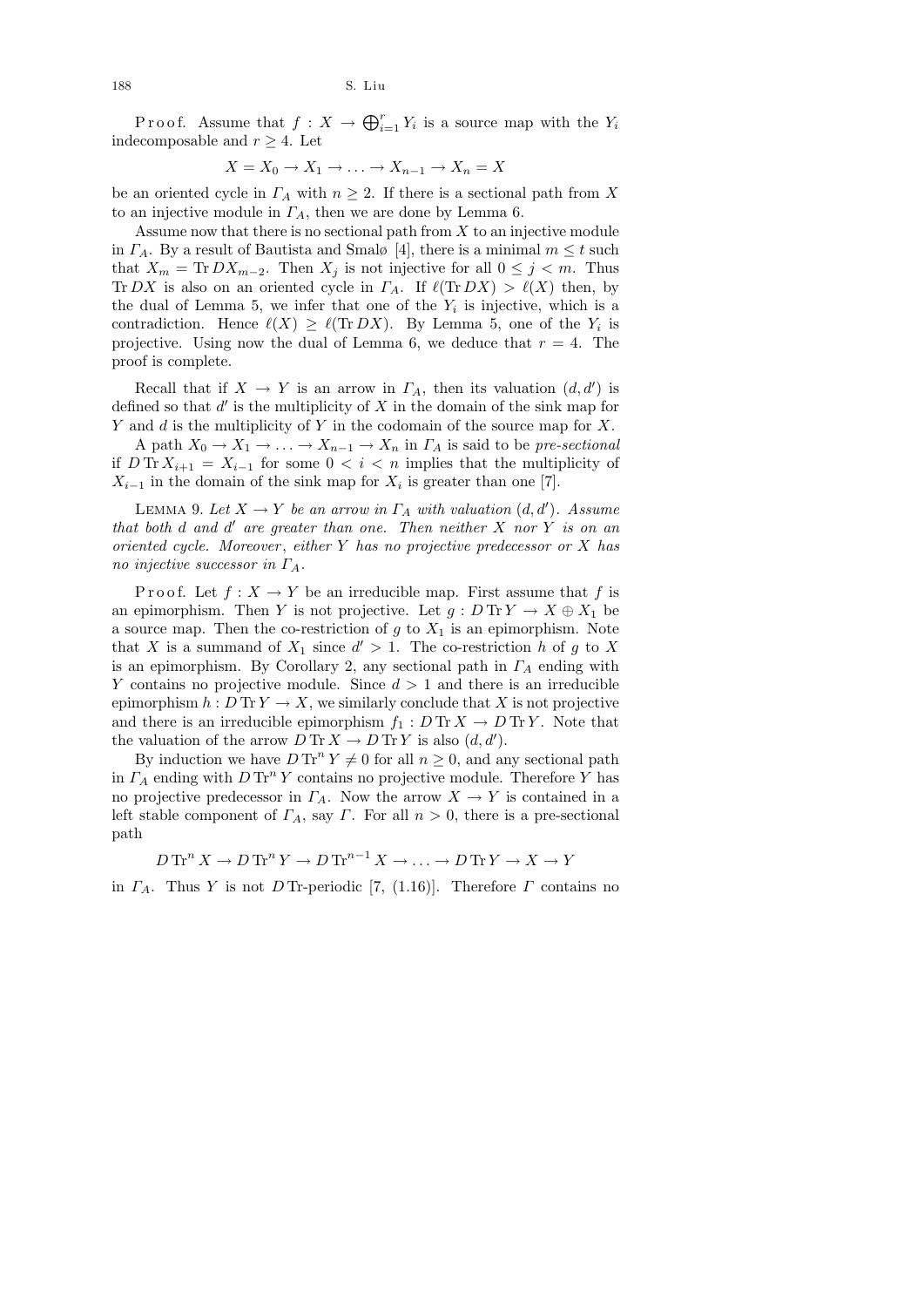oriented cycle since  $X \to Y$  has non-trivial valuation  $(d, d')$  [8, (2.3)]. Thus Y is not on any oriented cycle in  $\Gamma_A$ , and hence X is not either. Dually, if f is a monomorphism, then X has no injective successor and neither X nor Y is on an oriented cycle in  $\Gamma_A$ .

Finally, we have the following.

PROPOSITION 10. Let A be an Artin algebra, and let  $X \to Y$  be an arrow in  $\Gamma_A$  with valuation  $(d, d')$ . If the arrow  $X \to Y$  is on an oriented cycle in  $\Gamma_A$ , then  $dd' \leq 3$ .

P r o o f. Suppose that the arrow  $X \to Y$  is on an oriented cycle in  $\Gamma_A$ . Assume that  $d \geq 4$ . By Proposition 8, we infer that  $d = 4$  and there is a source map  $f: X \to \bigoplus_{1}^{4} Y$  with Y projective. Hence we have an almost split sequence

$$
0\to X\stackrel{f}\longrightarrow \bigoplus_1^4 Y\stackrel{g}\longrightarrow \text{Tr}\, D X\to 0\,.
$$

Since the co-restriction of f to  $\bigoplus_{1}^{3} Y$  is a monomorphism, so is the restriction of  $g$  to  $Y$ . Hence by the dual of Corollary 2, we infer that any sectional path in  $\Gamma_A$  starting with X contains no injective module. Since X is on an oriented cycle, using the Bautista–Smalø theorem, we deduce that  $Tr DX$  is also on an oriented cycle. Hence Y is injective by Proposition 8, which is a contradiction. Thus  $d \leq 3$ . Dually  $d' \leq 3$ . Moreover, by Lemma 9, either  $d = 1$  or  $d' = 1$ . Therefore  $dd' \leq 3$ .

### **References**

- [1] M. Auslander and I. Reiten, *Representation theory of artin algebras III*: *Almost split sequences*, Comm. Algebra 3 (1975), 239–294.
- [2] —, —, *Representation theory of artin algebras IV* : *Invariants given by almost split sequences*, ibid. 5 (1977), 443–518.
- [3] R. B autista and S. B r enner, *On the number of terms in the middle of an almost split sequence*, in: Lecture Notes in Math. 903, Springer, Berlin, 1981, 1–8.
- [4] R. Bautista and S. O. Smalø, *Non-existent cycles*, Comm. Algebra 11 (1983), 1755–1767.
- [5] D. Happel, U. Preiser and C. M. Ringel, *Vinberg's characterization of Dynkin diagrams using subadditive functions with applications to D* Tr*-periodic modules*, in: Lecture Notes in Math. 832, Springer, Berlin, 1980, 280–294.
- [6] M. H a r a d a and Y. S ai, *On categories of indecomposable modules*, Osaka J. Math. 7 (1970), 323–344.
- [7] S. Liu, *Degrees of irreducible maps and the shapes of Auslander–Reiten quivers*, J. London Math. Soc. (2) 45 (1992), 32–54.
- [8] —, *Semi-stable components of an Auslander–Reiten quiver*, ibid. 47 (1993), 405– 416.
- [9] —, *On short cycles in a module category*, preprint.